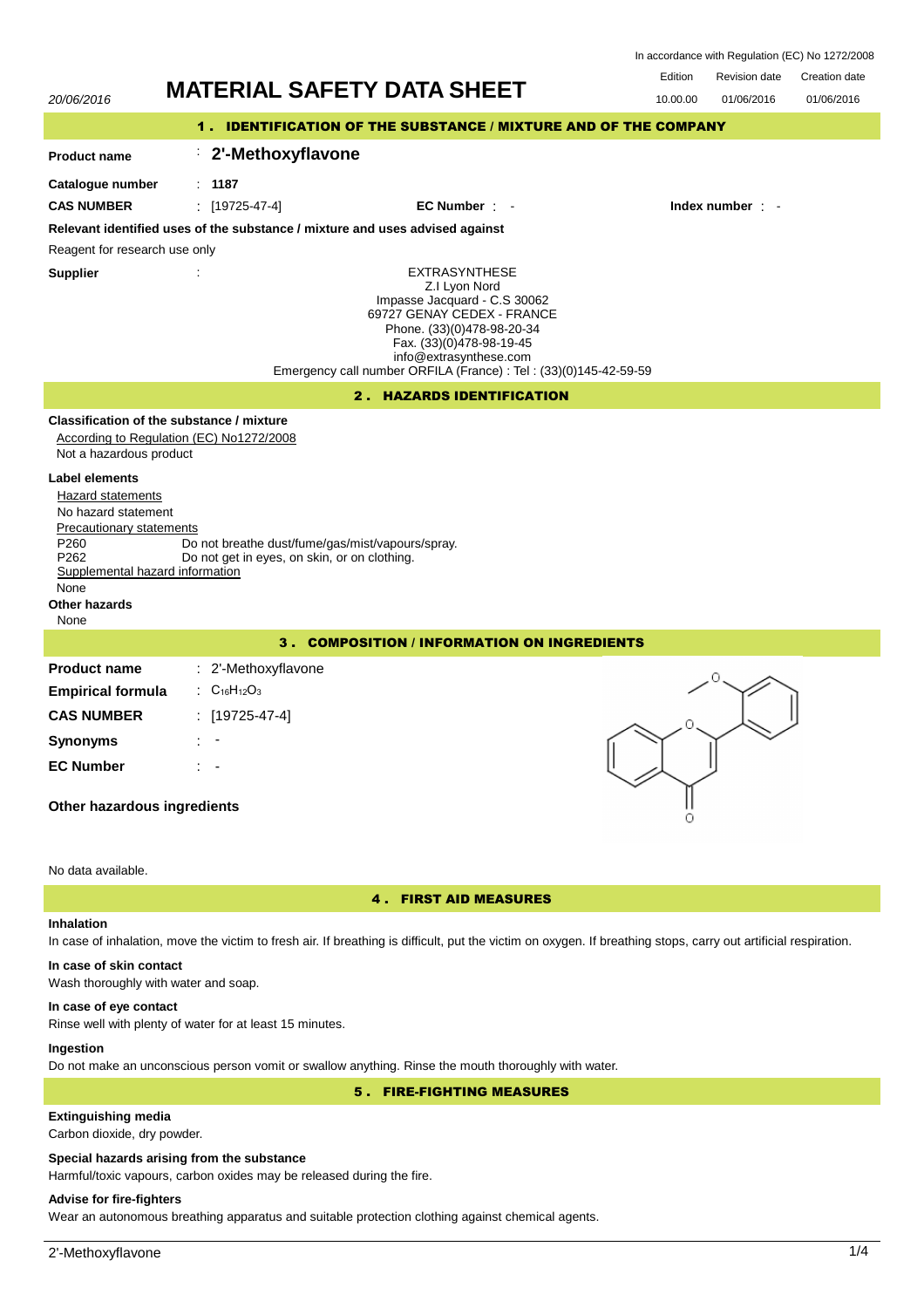# 6 . ACCIDENTAL RELEASE MEASURES

#### **Personal precautions**

Use personal protective equipment. Evacuate the personnel from the contaminated zone. Ensure adequate ventilation.

### **Environnemental precautions**

Keeping away from drains, surface and ground waters.

#### **Methods and materials for containment and cleaning up**

Clean up without creating dust and place in adapted and sealed containers for elimination. Wash the contaminated aera with water and soap. Confine washing water and dispose of it complying with the local regulations. After cleaning, quickly eliminate traces of water with a product absorbing liquids (for example : sand, sawdust, universal binder, Kieselguhr).

## 7 . HANDLING AND STORAGE

## **Precautions for safe handling**

Avoid formation of dust. Avoid contact with skin and eyes. During handling, wear suitable personal protective equipment (see section 8). Follow the normal measures for preventive fire protection.

**Specific handling** No data available.

# **Specific end use(s)**

No data available

#### **Conditions for safe storage, including any incompatibilities**

Store in a cool well-ventilated place. Keep container tightly closed in a dry place away from light.

Store at <+8°C

### 8 . EXPOSURE CONTROL/PERSONAL PROTECTION

### **Respiratory protection**

Wear imperatively an appropriated mask/respirator, tested and approved by standards such as NIOSH (US) or CEN (EU).

#### **Hand protection**

Handle with protective gloves. The selected gloves have to satisfy the specifications of EU Directive 89/686/EEC and the standard EN 374 derived from it.

## **Eye protection**

Wear safety glasses.

# **Skin protection**

Wear suitable protective clothing according to the quantity and the level of activity of the substance at the workplace.

|                                                       | <b>9. PHYSICAL AND CHEMICAL PROPERTIES</b> |  |
|-------------------------------------------------------|--------------------------------------------|--|
| Information on basic physical and chemical properties |                                            |  |
| Physical state                                        | : Powder                                   |  |
| Color                                                 | : White to beige coloured                  |  |
| Solubility in                                         | : Ethyl alcohol (Soluble)                  |  |
| Melting point                                         | : No data available.                       |  |
| Initial boiling point                                 | : No data available.                       |  |
| Flash point                                           | : No data available.                       |  |
| рH                                                    | : No data available.                       |  |
| Partition coefficient: n-octanol/water                | : No data available.                       |  |
| Auto-ignition temperature                             | : No data available.                       |  |
| Decomposition temperature                             | : No data available.                       |  |
| Viscosity                                             | : No data available.                       |  |
|                                                       |                                            |  |

# **Other information**

No data available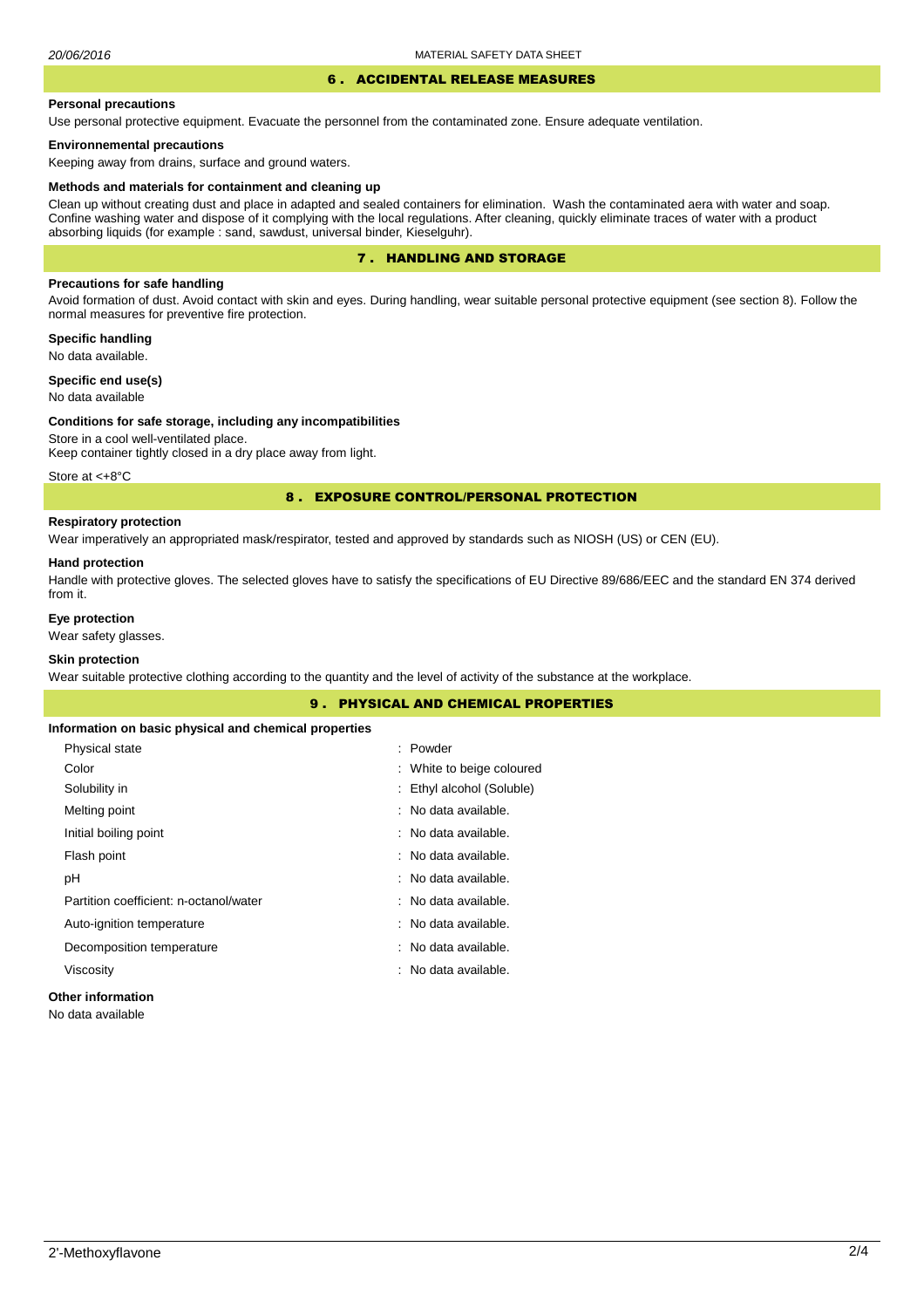#### 10 . STABILITY AND REACTIVITY

#### **Reactivity**

No data available.

### **Chemical stability**

Stable under recommanded storage conditions.

#### **Possibility of hazardous reactions**

No hazardous reactions during storage and handling complying with the instructions.

**Conditions to avoid**

No data available.

**Incompatible materials**

No data available.

#### **Hazardous decomposition products**

No hazardous decomposition products if the instructions for handling and storage are respected. During high overheating of the substance or during a fire, hazardous decomposition products may be produced.

# 11 . TOXICOLOGICAL INFORMATION

### **Acute oral toxicity**

No data available.

# **Acute dermal toxicity**

No data available.

### **Acute inhalation toxicity**

No data available.

### **Skin Corrosion**

No data available.

#### **Skin Irritation**

No data available.

# **Serious Eye Damage**

No data available.

# **Eye Irritation**

No data available.

### **Respiratory Sensitisation**

No data available.

#### **Skin Sensitisation**

No data available.

# **Germ Cell Mutagenicity**

No data available.

### **Carcinogenictiy**

No data available.

# **Reproductive Toxicity**

No data available.

# **Specific Target Organ Toxicity - Single Exposure**

No data available.

### **Specific Target Organ Toxicity - Repeated Exposure**

No data available.

#### **Aspiration Hazard**

No data available.